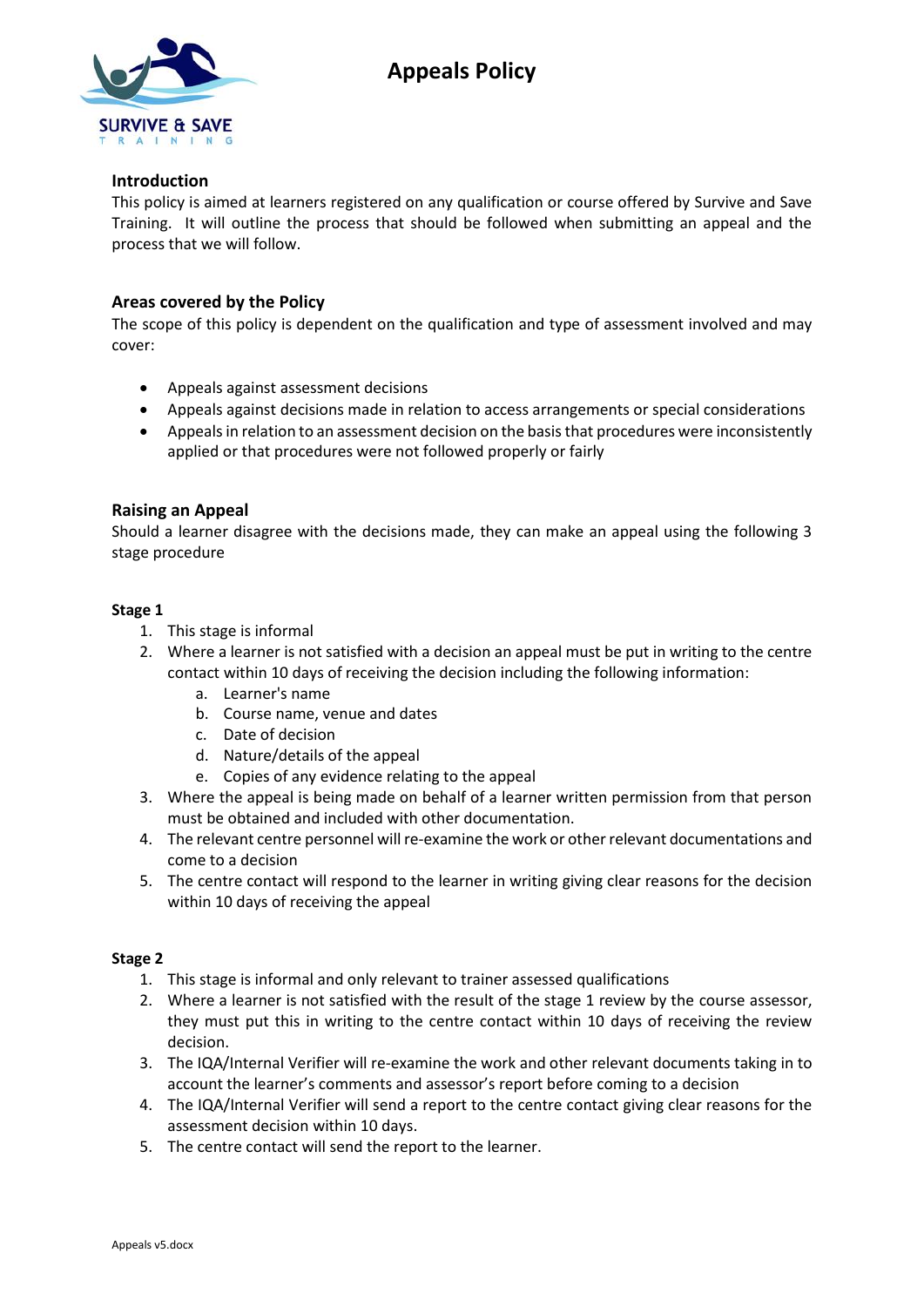

# **Appeals Policy**

## **Stage 3**

- 1. This is a formal stage where an appeal is referred to an independent person/organisation for review
- 2. Where the learner disagrees with the appeal decision made at stage 1 or stage 2 (where relevant) an appeal must be put in writing to the centre contact within 10 days of receipt review
- 3. Copies of the learner's course work, other relevant documents and reports from course assessor and IQA/Internal Verifier reviews are to be given to the independent person/organisation.
- 4. The findings of the independent review will be sent within 15 days to the centre contact who will in turn forward on to the learner.
- 5. The outcome of this process will be final.
- 6. A fee is payable by the learner for stage 3 appeals. The amount will be advised on receipt of the stage 3 appeal. The fee must be paid before the stage 3 appeal can be processed. This fee is refundable should the appeal be successful.

There may be occasions where we are not able to respond fully within the timescales indicated. Where this is the case, we will keep you advised of the progress we are making and when we expect to respond to your appeal.

Should a learner or their authorised representative not be happy with the result of the stage 3 appeal they are entitled to make an appeal to the relevant Awarding Organisation.

# **Awarding Organisations**

**Swim England Qualifications -** [SEQ Policy](https://swimenglandqualifications.com/our-policies/) Email: [qualityassurance@swimenglandqualifications.com](mailto:qualityassurance@swimenglandqualifications.com)

**RLSS/IQL -** [IQL Policy](https://www.rlss.org.uk/appeals-and-complaints-policies-for-regulated-qualifications) 

Email: [compliance@iql.org.uk](mailto:compliance@iql.org.uk)

### **Vexatious and Persistent Correspondence**

- 1. We offer a transparent appeals procedure and will keep you informed throughout any investigation. However, sufficient time must be allowed to carry out a thorough investigation.
- 2. We will not engage with abusive or persistent correspondence from learners or their representatives, once a decision has been reached.
- 3. Repeated contact with no new evidence and /or abusive correspondence will be considered as vexatious correspondence.
- 4. Where correspondence and /or behaviour are deemed to be vexatious, you will be referred to this policy, explaining that if the communication continues in this manner all correspondence will cease.
- 5. Learners or their representative who remain dissatisfied with an outcome of an appeal may take it to the relevant Awarding Organisation.